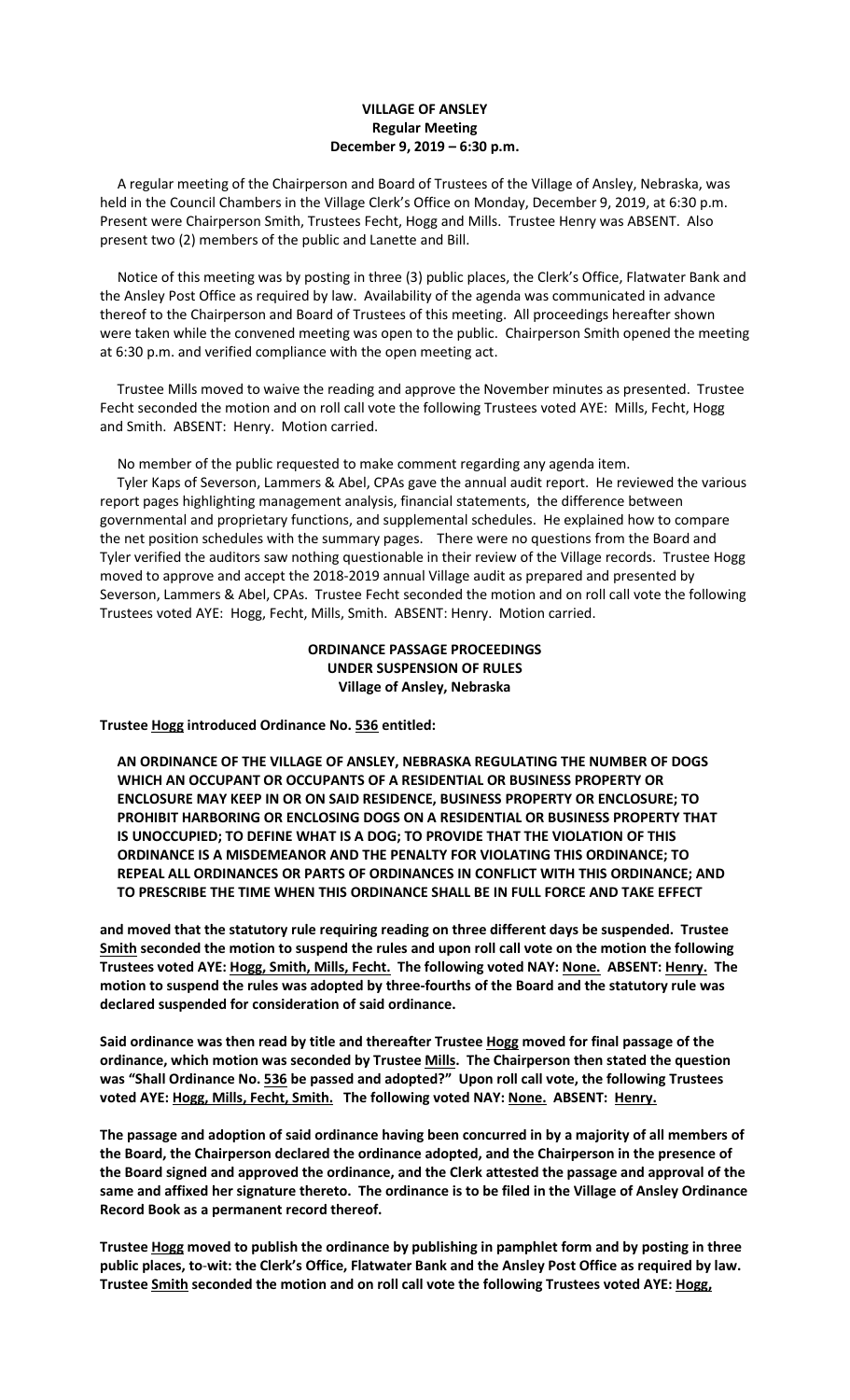## **Smith, Fecht, Mills. The following voted NAY: None. ABSENT: Henry. Motion carried.**

# Trustee Mills introduced the following Resolution and moved its adoption. **RESOLUTION FOR "PARTICIPATING MEMBERS" OF LARM**

# **TO RATIFY THE ELECTIONS OF**

# **MEMBERS OF THE LARM BOARD OF DIRECTORS RESOLUTION #07-2019**

WHEREAS, **Village of Ansley** is a "participating member" of the League Association of Risk Management ("LARM"); and

WHEREAS, the Interlocal Agreement that formed and continues to govern LARM provides in 8.1.4.2. that "Each participating member may cast one vote for each of the open Board positions."; and

WHEREAS, the following 15 individuals were elected by LARM members at a Members Meeting on March 21, 2018, which terms commenced effective January 1, 2018:

| <b>Name</b>                   | <b>Term</b>    | <b>Member</b>       |
|-------------------------------|----------------|---------------------|
| <b>Mayor Doug Hanson</b>      | 3              | Hickman             |
| <b>James (Jim) Hawks</b>      | 3              | <b>North Platte</b> |
| <b>Melissa Harrell</b>        | 3              | Wahoo               |
| <b>Jo Leyland</b>             | 3              | Imperial            |
| <b>Lanette Doane</b>          | 3              | Ansley              |
|                               |                |                     |
| <b>Nathan Johnson</b>         | $\overline{2}$ | Scottsbluff         |
| <b>Mayor Scott Getzschman</b> | $\overline{2}$ | Fremont             |
| <b>Teresa Bartlett</b>        | $\overline{2}$ | <b>Beaver City</b>  |
| <b>Mayor Josh Moenning</b>    | $\overline{2}$ | <b>Norfolk</b>      |
| <b>LeAnn Brown</b>            | $\overline{2}$ | Oshkosh             |
|                               |                |                     |
| <b>Tom Ourada</b>             | $\mathbf{1}$   | Crete               |
| <b>Sandra Schendt</b>         | $\mathbf{1}$   | Nelson              |
| <b>Mayor Deb Van Matre</b>    | 1              | Gibbon              |
| <b>Douglas Schultz</b>        | $\mathbf{1}$   | Curtis              |
| <b>Pamela Buethe</b>          | 1              | Sarpy SID #29       |

WHEREAS, at a LARM Members Meeting on September 19, 2018, the five individuals listed above who were initially elected to one-year terms—Tom Ourada, Sandra Schendt, Mayor Deb Van Matre, Douglas Schultz, and Pamela Buethe—were reelected to three-year terms commencing effective January 1, 2019.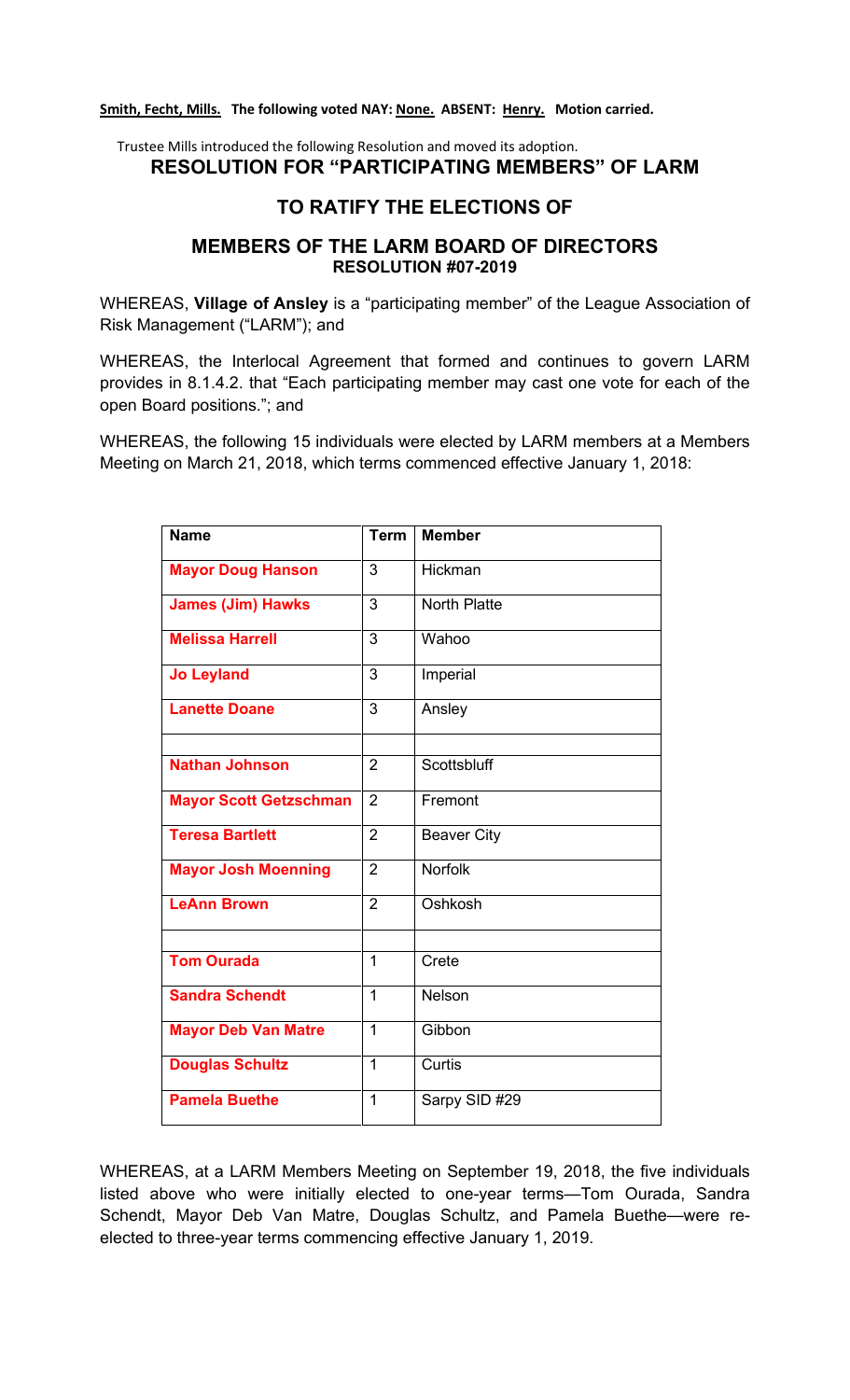WHEREAS, at a LARM Members Meeting on September 18, 2019, the five individuals listed above who were initially elected to two-year terms—Nathan Johnson, Mayor Scott Getzschman, Teresa Bartlett (now Teresa Youngquist), Mayor Josh Moenning, and LeAnn Brown—were re-elected to three-year terms commencing effective January 1, 2020.

WHEREAS, the remaining five individuals listed above who were initially elected to three-year terms—Mayor Doug Hanson, James (Jim) Hawks, Melissa Harrell, Jo Leyland, and Lanette Doane—continue to serve on the LARM Board of Directors, and their terms will expire on December 31, 2020, unless they are re-elected to a second term at a LARM Members Meeting to take place in 2020.

WHEREAS, in order to avoid any doubt as to its assent to the election and re-election of the members of the LARM Board of Directors as stated above, **Village of Ansley** wishes to ratify the election and re-election of the LARM Board of Directors.

NOW, THEREFORE, BE IT RESOLVED that **Village of Ansley** hereby ratifies and confirms its assent to the election and re-election of the LARM Board of Directors as stated above.

\_\_\_\_\_\_\_\_\_\_\_\_\_\_\_\_\_\_\_\_\_\_\_\_\_\_\_\_\_\_\_\_\_\_\_ Jamee M. Smith, Chairperson

\_\_\_\_\_\_\_\_\_\_\_\_\_\_\_\_\_\_\_\_\_\_\_\_\_\_\_\_\_\_\_\_\_\_\_ Date Approved

Trustee Fecht seconded the motion for adoption of the resolution. The Chairperson stated the motion and the Village Clerk called the roll. On roll call the following voted in favor of passage of said motion: Mills, Fecht, Smith and Hogg. The following voted against the same: None. ABSENT: Henry. The Chairperson thereupon declared said motion carried and said resolution adopted.

Trustee Hogg introduced the following Resolution and moved its adoption.

**RESOLUTION 08-2019**

## **YEAR-END CERTIFICATION OF CITY STREET SUPERINTENDENT FORM 2019**

**WHEREAS**: State of Nebraska Statutes, sections 39-2302, and 39-2511 through 39-2515 details the requirements that must be met in order for a municipality to qualify for an annual Incentive Payment;

**WHEREAS:** The State of Nebraska Department of Transportation (NDOT) requires that each incorporated municipality must annually certify (by December 31 $<sup>st</sup>$  of each year) the appointment of the</sup> City Street Superintendent to the NDOT using the Year-End Certification of City Street Superintendent form;

**WHEREAS:** The NDOT requires that such certification shall also include a copy of the meeting minutes showing the appointment of the City Street Superintendent by their name as it appears on their License (if applicable), their License Number and Class of License (if applicable), and type of appointment, i.e., employed, contract (consultant, or interlocal agreement with another incorporated municipality and/or county), and the beginning date of the appointment; and

**WHEREAS:** the NDOT requires that such Year-End Certification of City Street Superintendent form shall be signed by the Mayor or Village Board Chairperson and shall include a copy of a resolution of the governing body authorizing the signing of the Year-End Certification of City Street Superintendent form by the Mayor or Village Board Chairperson.

**BE IT RESOLVED** that the Village Board Chairperson of Ansley is hereby authorized to sign the attached Year-End Certification of City Street Superintendent form.

Adopted this 9<sup>th</sup> day of December, 2019 at Ansley, Nebraska.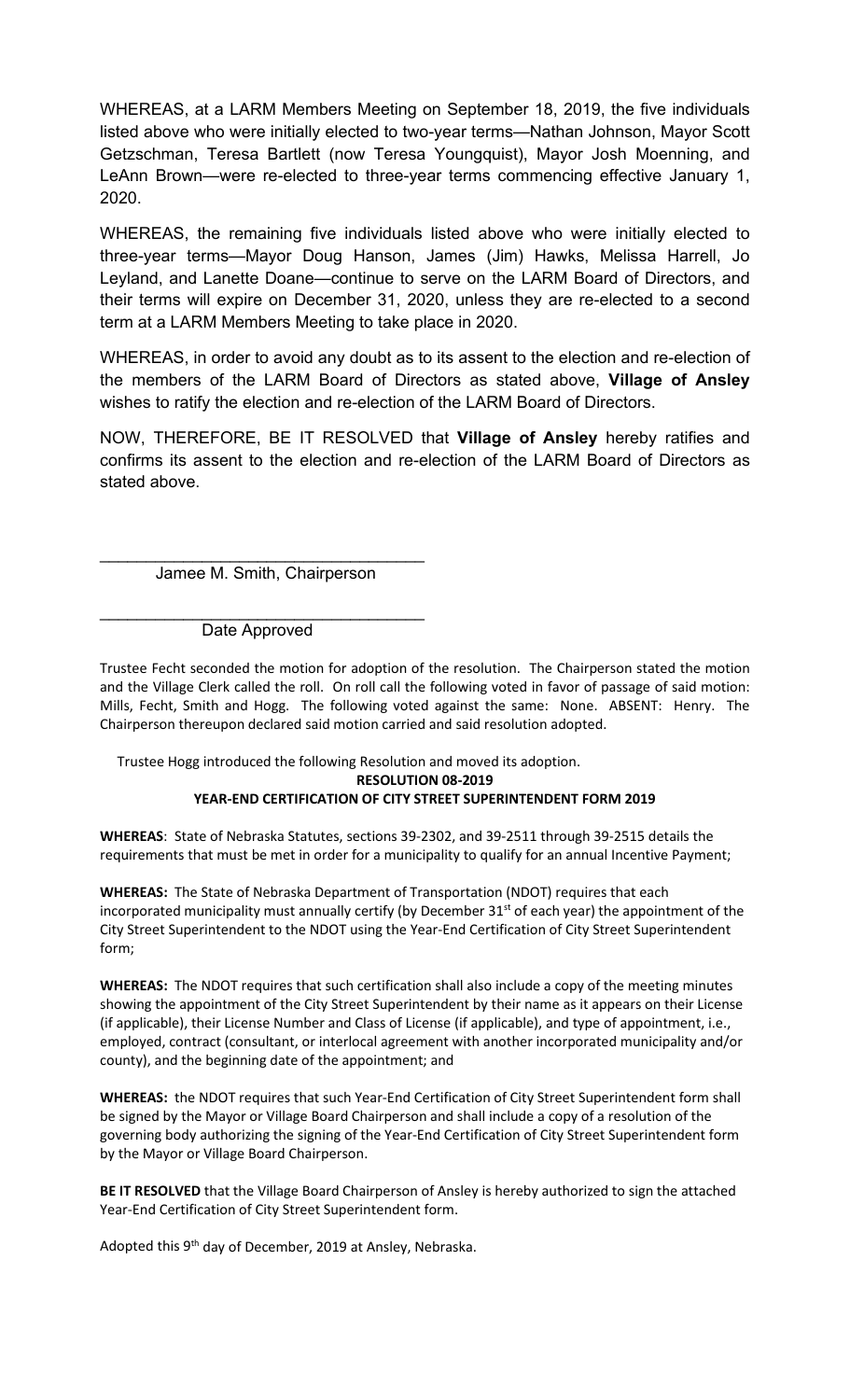Trustee Smith seconded the motion for adoption of the resolution. The Chairperson stated the motion and the Village Clerk called the roll. On roll call vote the following voted in favor of passage of said motion: Hogg, Smith, Mills and Fecht. NAY: None. ABSENT: Henry. The Chairperson thereupon declared said motion carried and said resolution adopted.

 Discussion was held regarding the changes in NPAIT which has successfully partnered with Union Bank & Trust in Lincoln since its inception. The Village received notification that the NPAIT Board voted to begin using a Chicago-area firm to provide administrative, investment, and marketing services to NPAIT, and a Missouri-based firm for custody services. In response to these changes Nebraska Federal Investment Trust (**NFIT**) has been formed and will be partnered with Union Bank & Trust in Nebraska. We have had a working relationship with the same people who will be with **NFIT**; funds will be invested solely in securities allowed under Nebraska statute, earning competitive rates, and with similar options available to governmental entities. The Board determined they would rather invest funds with a Nebraska based firm.

Trustee Hogg introduced the following Resolution and moved its adoption.

## **RESOLUTION 09-2019**

### **ENTITY AUTHORIZATION RESOLUTION**

 **RESOLVED**, that this Company (City of Ansley) may open various trust or other business account(s), with UBT, as deemed appropriate by the Company's agent(s).

 **FURTHER RESOLVED,** the Company's agent(s) may authorize various transactions with respect to said account(s), including (but not limited to): orders to purchase, redeem, exchange, trade in, assign, transfer, and authorize the registration of any security for which UBT serves as trustee/custodian.

 **FURTHER RESOLVED,** that each of the Company's agent(s) are authorized to execute on behalf of this Company any customer agreement required by UBT, and to enter into any other agreements that may be required for the opening and/or continuing of the account(s) and the transactions contemplated hereby. The Company's agent(s) are each individually granted full power and authority to certify to the Bank the names of any person(s) authorized to act on behalf of the Company, including instructing the Bank to add or remove individuals who are given the authority to sign or otherwise transact business for the Company.

 **FURTHER RESOLVED,** that all orders and instructions, either written or oral, may be given by the agent(s) listed below. Each agent is authorized, individually or collectively, to conduct transactions with UBT on the account(s) established at UBT. UBT may also rely on alternative signatures and verification codes which may include, but are not limited to, facsimile signatures, personal identification numbers, digital signatures, or oral verification procedures.

 **FURTHER RESOLVED,** that in the event of any change in the office or power of the agent(s), the Company's Authorized Office, Authorized Manager, or Authorized Member shall immediately certify those changes to UBT in writing. Upon receipt of the notification, UBT may terminate the powers of the previously authorized agent(s) and empower the new agent(s).

 **FURTHER RESOLVED,** that any orders and instructions given to UBT on behalf of this Company by any agent(s) are hereby ratified, confirmed and approved.

 **FURTHER RESOLVED**, that the resolutions furnished to UBT shall be fully effective as to any transactions for the account(s) of the Company notwithstanding that the account(s) may have been temporarily closed or inactive.

 **FURTHER RESOLVED,** that the resolutions herein are not contrary applicable law or contrary to any provision in the charter, by-laws, or any governing agreements of the Company, and that I have been authorized to make this certification on behalf of this Company.

 **AGENTS –** Any Agent listed below is authorized to exercise the powers granted in these resolution. Trenton J. Fecht, Chairperson

Catherine Jo W. Mills, Chairperson pro-tem

Lanette C. Doane, Clerk/Treasurer

 **CERTIFICATION OF AUTHORITY** – I further certify that the Company has, and at the time of adoption of these resolutions had, full power and lawful authority to adopt the resolutions and to confer the powers granted to the persons named who have full power and lawful authority to exercise the same.

Adopted this 9<sup>th</sup> day of December, 2019 at Ansley, Nebraska.

ATTEST:

\_\_\_\_\_\_\_\_\_\_\_\_\_\_\_\_\_\_\_\_\_\_\_\_\_\_\_\_\_\_\_\_\_\_\_\_\_ Jamee J. Smith, Chairperson

\_\_\_\_\_\_\_\_\_\_\_\_\_\_\_\_\_\_\_\_\_\_\_\_\_\_\_\_\_\_\_\_\_\_\_\_\_\_\_\_\_ Lanette C. Doane, CMC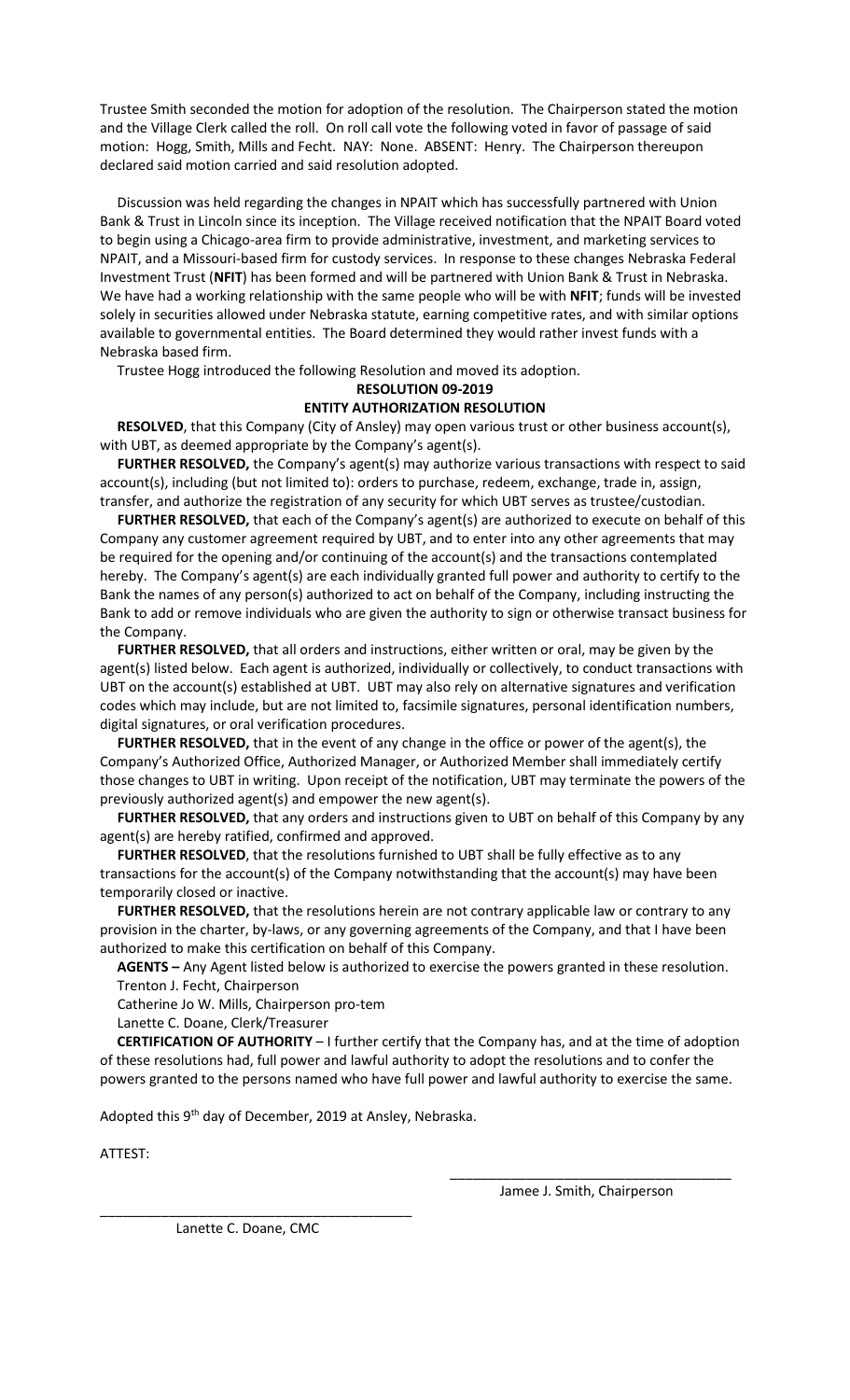Trustee Fecht seconded the motion for the adoption of the resolution. The Chairperson stated the motion and the Village Clerk called the roll. On roll call the following voted in favor of passage of said motion: Hogg, Fecht, Mills, and Smith. The following voted against the same: None. ABSENT: Henry. The Chairperson thereupon declared said motion carried and said resolution adopted.

 Trustee Mills moved that the Village Board approve the Business STFIT Agreement and Application between the Village of Ansley and Union Bank & Trust Company and authorize the Board Chairperson to execute said Agreement and Application on behalf of the Village. Trustee Hogg seconded the motion and on roll call vote the following Trustees voted AYE: Mills, Hogg, Fecht and Smith. NAY: None. ABSENT: Henry. Motion carried.

 Revisions to the proposed "spending policy" had been made following the November meeting based on Board recommendations. Trustee Fecht stated he liked the wording changes, felt it was understandable and workable and would not interfere with daily operations and would still give the Board some oversight. The other Board members agreed.

Trustee Fecht introduced the following Resolution and moved its adoption.

#### **VILLAGE OF ANSLEY RESOLUTION NO. 10-2019**

A resolution limiting the purchasing authority of Department Heads and personnel of the Village of Ansley.

 **WHEREAS**, the Village of Ansley adopts an annual budget and the Village Board approves all claims drawn on the Village Treasury; and

 **WHEREAS,** at times Department Heads and various personnel in the Village are unsure as to whether or not they should have advanced approval before ordering equipment, authorizing repairs, or developing a project for non-budgeted items; and

 **WHEREAS,** the Village Board wants to have oversight of unplanned expenses without interfering with the daily operations and ordering of necessary supplies and inventory; and

 **WHEREAS,** the Village of Ansley wishes to adopt this Resolution to clarify and set forth certain policies governing the advance ordering of equipment, repairs, or project planning.

### **NOW THEREFORE, BE IT RESOLVED BY THE CHAIRPERSON AND BOARD OF TRUSTEES OF THE VILLAGE OF ANSLEY, NEBRASKA, that:**

 **1.** Effective immediately the Utility Superintendent shall authorize ALL purchases in the Light, Water, Sewer and Swimming Pool Departments for supplies or inventory necessary for the operation of the department.

 2. Effective immediately the Park/Street/Trash Foreman shall authorize ALL purchases in the Park, Street and Alley, and Trash Departments for supplies or inventory necessary for the operation of the department.

 3. Effective immediately the Village Clerk/Treasurer shall authorize ALL purchases for the Office for supplies or inventory necessary for the operation of the office.

 4. All purchases for equipment, repairs, and projects shall require an estimate of costs be obtained by the authorized department head and submitted to the Board of Trustees **prior** to the purchase, repairs, or project if the total amount exceeds \$1,000.00 for non-budgeted items. Equipment purchases, repairs, and project planning should be previously discussed with the Board of Trustees and approved, even those itemized in the annual budget. If an unexpected expenditure is necessary that has not been presented to the Board, a phone call to any Board member for approval will be required. Purchases shall not be made piecemeal in amounts under \$1,000.00 in order to avoid the maximum threshold limit requiring Board approval. Department heads shall make every effort in advanced planning to bring these matters before the Board in a timely manner for discussion and approval.

Passed and adopted December 9, 2019.

ATTEST: \_\_\_\_\_\_\_\_\_\_\_\_\_\_\_\_\_\_\_\_\_\_\_\_\_\_\_\_\_\_\_\_\_\_\_\_\_\_\_

Jamee M. Smith, Chairperson

\_\_\_\_\_\_\_\_\_\_\_\_\_\_\_\_\_\_\_\_\_\_\_\_\_\_\_\_\_\_\_\_\_\_\_\_\_ Lanette C. Doane, CMC

Trustee Mills seconded the motion for the adoption of the resolution. The Chairperson stated the motion and the Clerk called the roll. On roll call the following voted in favor of passage of said motion: Fecht, Mills, Smith and Hogg. The following voted against the same: None. ABSENT: Henry. The Chairperson thereupon declared said motion carried and said resolution adopted.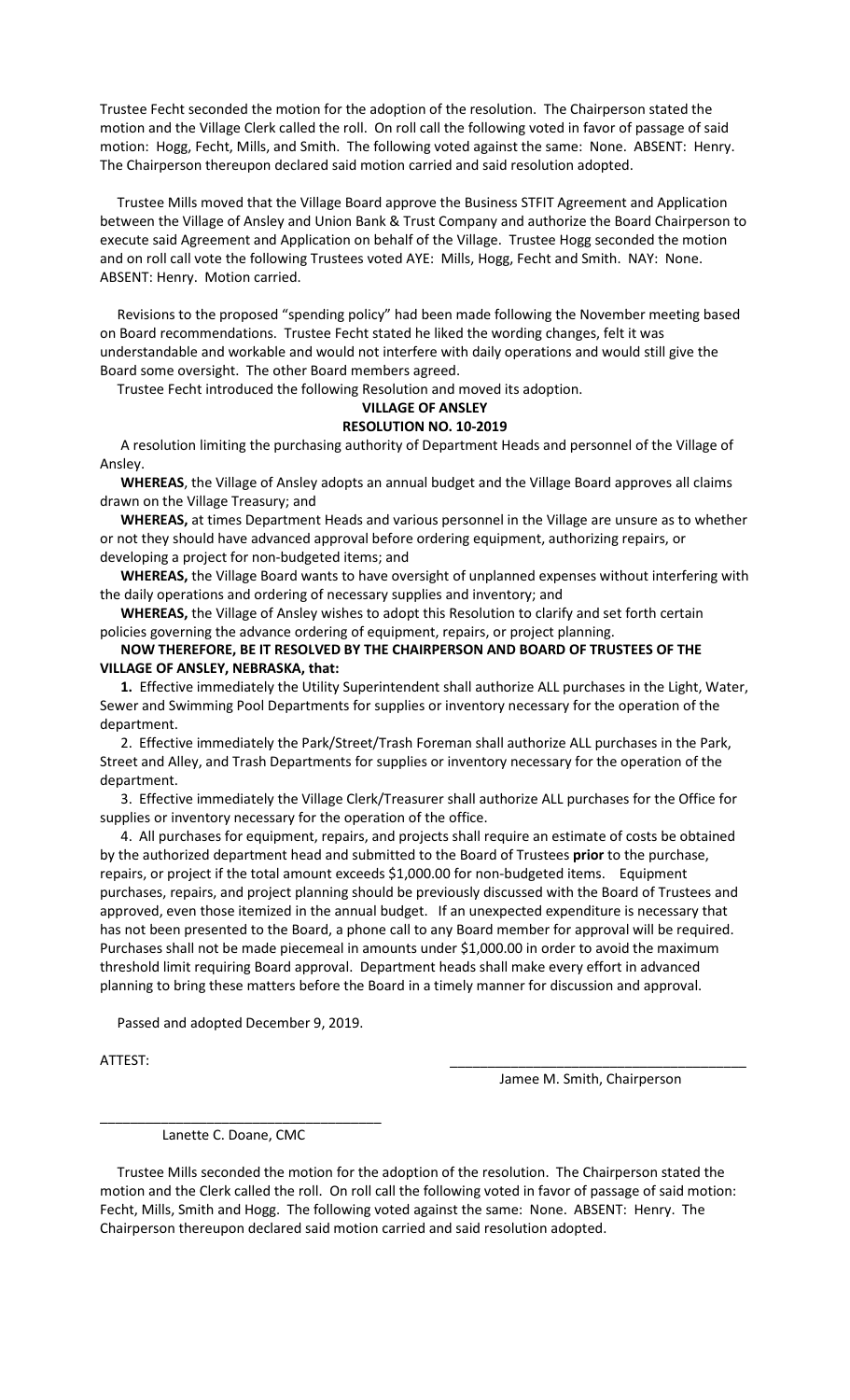Department Head Reports: Bill reported normal operation repairs; the generators are running well; we have a DEQ report due the end of January for air emissions but there were no deviations in the last period so that will be a simple report to complete. Everything is operating status quo.

 Lanette reported the following: (1) the Village typewriter is broken and Lanette is currently using her personal typewriter; (2) a Bruning Bank CD matures this week - Lanette will check rates and reinvest the CD at the best rate if that is OK with the Board (approved); (3)Lanette would like to get a flag for the wall in the Board room and add the Pledge of Allegiance to our meeting (approved); (4) the water bond refinance is in progress and set to close 12-27-19; (5) bond payments for principal and interest on the sewer bond are due 12-15-19 and water bond interest is also due 12-15-19 and these payments will be wired from the Custer Federal account on 12-12-19; (6) the Employee Handbook should be amended to reflect the Village's policy on Medicare eligible employees and insurance – proposed wording will be prepared for the January meeting; (7)the NE Basic Code update has been received and Lanette will work with Attorney White to review the changes so the ordinance to adopt the update can be on the January or February agenda; (8) no solution has been found for payment of claims that come in after the current meeting but are due before the next meeting.

 Trustee Hogg moved to approve the claims and Trustee Fecht seconded the motion. On roll call vote the following Trustees voted AYE: Hogg, Fecht, Mills and Smith. NAY: None. ABSENT: Henry. Motion carried.

| <b>GENERAL FUND</b>    |           |                               |          |  |  |
|------------------------|-----------|-------------------------------|----------|--|--|
| American Electric-sup  | 166.67    | Am Legal Pub-fees             | 650.00   |  |  |
| Ansley Lmbr&Sup-sup    | 412.61    | <b>BARCO-signs</b>            | 1,029.62 |  |  |
| Chas Berke-ref         | 200.00    | Capital Bus Systems-fees      | 100.56   |  |  |
| CNA Surety-bond        | 100.00    | Custer Co Chief-ad/pub        | 55.63    |  |  |
| Custer Federal-inv     | 10,420.00 | Custer Federal-loan           | 3,440.66 |  |  |
| Custer's-fuel          | 548.55    | DOE-en                        | 721.62   |  |  |
| Dutton-Lainson-sup     | 205.97    | Eakes-sup                     | 82.87    |  |  |
| Freedom Claims-ins     | 913.15    | <b>Garrett Tires-ser</b>      | 54.87    |  |  |
| Great Western Gas-sup  | 107.45    | <b>Heartland Hosting-ser</b>  | 351.79   |  |  |
| League NE Mun-conf     | 445.00    | LASWA-fees                    | 646.80   |  |  |
| DHHS-lic               | 230.00    | Loup City Auto-pts            | 38.38    |  |  |
| Microsoft Word-fees    | 106.49    | Municipal Supply-sup          | 1,655.33 |  |  |
| NCTC-ph                | 551.08    | NE Dept Rev-tx                | 4,231.44 |  |  |
| NE Peterbilt-rep       | 2,581.83  | <b>NE Public Health-fees</b>  | 32.00    |  |  |
| NE Salt&Grain-sup      | 195.50    | NMPPEnergy-ser                | 2,303.00 |  |  |
| One Call Concepts-fees | 6.90      | Orschelns-sup                 | 193.81   |  |  |
| Petty Cash-sup         | 123.11    | Severson, Lammers, Abel-audit | 4,595.00 |  |  |
| Unitech-sup            | 1,214.00  | Viking Ind-ser                | 1,600.00 |  |  |
| Village-util           | 2,015.77  | Jason White-fees              | 215.52   |  |  |
| Yanez Service-fuel     | 193.01    | <b>Black Hills-util</b>       | 1,470.44 |  |  |
| MEAN-en                | 30,513.01 | UHC-ins                       | 2,407.92 |  |  |
| Payroll-salaries       | 14,173.23 | AFLAC-ins                     | 60.45    |  |  |
| Lanette Doane-cell     | 25.00     | Federal Tax Dep-tx            | 4,225.66 |  |  |
| <b>Todd Grant-cell</b> | 25.00     | Invesco-ret                   | 1,448.00 |  |  |
| <b>Bill Moser-cell</b> | 25.00     | Nate Slagle-cell              | 25.00    |  |  |
|                        |           |                               |          |  |  |

 There being no further business to come before the Board Trustee Hogg moved to adjourn sine die and Trustee Mills seconded the motion. On roll call vote the following Trustees voted AYE: Hogg, Mills, Fecht and Smith. ABSENT: Henry. Motion carried and meeting adjourned sine die at 8:09 p.m.

ATTEST:

\_\_\_\_\_\_\_\_\_\_\_\_\_\_\_\_\_\_\_\_\_\_\_\_\_\_\_\_\_\_\_\_\_\_\_\_\_\_\_ Jamee M. Smith, Chairperson

Lanette C. Doane, CMC

\_\_\_\_\_\_\_\_\_\_\_\_\_\_\_\_\_\_\_\_\_\_\_\_\_\_\_\_\_\_\_\_\_\_\_\_\_\_\_

(Seal)

 I, the undersigned Clerk, hereby certify that the foregoing is a true and correct copy of proceedings had and done by the Chairperson and Board of Trustees; that all of the subjects included in the foregoing proceedings were contained in the agenda for the meeting, kept continuously current and available for public inspection at the office of the Clerk; that such subjects were contained in said